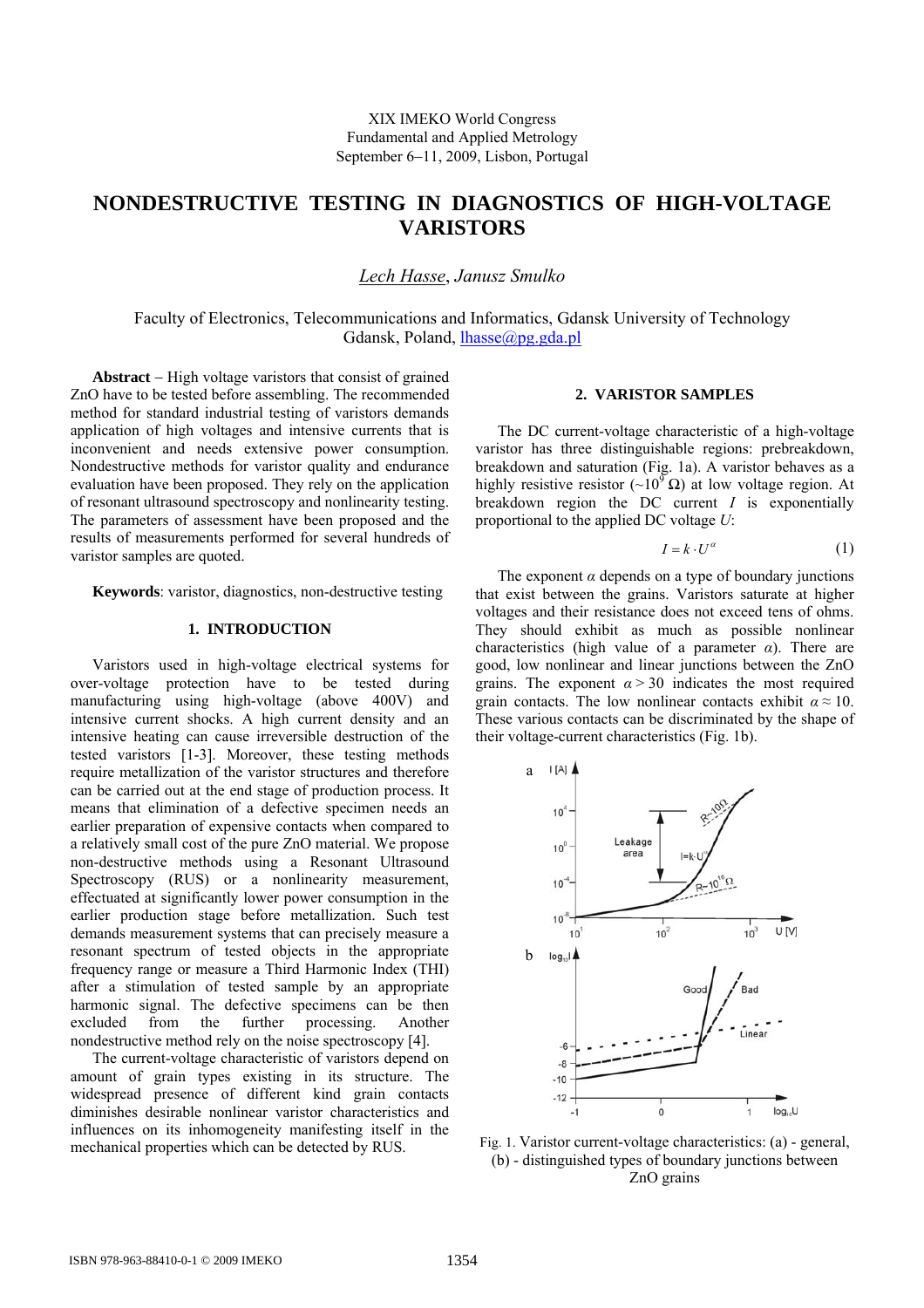A real varistor is a mixture of various grains and its outcome characteristic depends on amount of grain types that exist in its structure. The widespread presence of linear or weakly nonlinear grain contacts decreases *α* and diminishes desirable nonlinear varistor characteristic at its relatively low voltage region, for example up to a hundred volts. Thus, varistors quality as a nonlinear element can be evaluated by a degree of linearity of their DC characteristics in the mentioned voltage range.

Three types of varistors having different voltage threshold (280 V, 440 V and 660 V) have been measured. All varistors have the same diameter (30 mm with a tolerance  $0.5$  mm  $-$  Fig. 2) but the higher voltage threshold was obtained for the thicker samples (3 mm, 4 mm and 5 mm, respectively).



Fig. 2. Varistor specimens:  $a - ZnO$  structures after being fired (top row) and with a metalized contacts (bottom row); left  $-280$  V, middle – 440 V, right – 660 V;  $b$  - surge arrester with ZnO varistor

Two batches of samples (every containing 100 specimens) for all the mentioned above voltage thresholds were produced for testing. There was a difference between proportions of linear and nonlinear grain junctions presented in each batch as a result of changes introduced artificially into the material composition. It had impact on their DC current-voltage characteristics. Therefore, one of the batches could be treated as a group of lower quality varistors – with higher leakage currents.

Variations in grain size of ZnO structures suggest differences also in their mechanical properties (for example stiffness, sound velocity) that can be identified by convenient measurements during their fabrication. The paper proposes a new method of quality assessment of ZnO structures based on resonant ultrasound spectroscopy (RUS) that can be implemented in an industrial application for the low cost and short measurement time.

The structure of grains in tested specimens was preliminary observed by means of an Atomic Force Microscope (AFM) with a scanning probe enabling to obtain of 3D images od scanned surfaces. The AFM measured an interaction between the probe and the surface of a varistor

during its scanning by means of a laser beam. The images of scanned surfaces having dimensions 50  $\mu$ m  $\times$  50  $\mu$ m are shown in Fig. 3. Marked differences in the grain structures between higher and lower quality samples can be seen.



Fig. 3. Surfaces of varistor structures on 280 V structure: a- higher quality,  $b$  – poor quality

Marked differences in the grain structures between higher and lower quality samples can be seen.

## **3. RESONANT ULTRASOUND SPECTROSCOPY**

RUS is known as an acoustic, nondestructive technique used to study the elastic properties of various materials [5]. It enables to measure natural frequencies of free elastic vibrations of a simply shaped specimens. A typical measurement relies on scanning a selected frequency range including the appropriate resonances of the measured specimens. Using this method it is possible to measure resonant frequencies and frequency responses even for the small samples (mm sized).

To analytically determine the natural resonance frequencies of the varistor discs specimens and to prevent from detecting spurious resonances that can appear due to mechanical and electrical coupling in the measurement system the Finite Elements Method (FEM) modelling of the tested object was used. The measured varistor discs were modelled using elastic constants corresponding to zinc oxide. Shapes of the two lowest resonance modes for a varistor on nominal voltage 280 V are shown in Fig. 4 [7].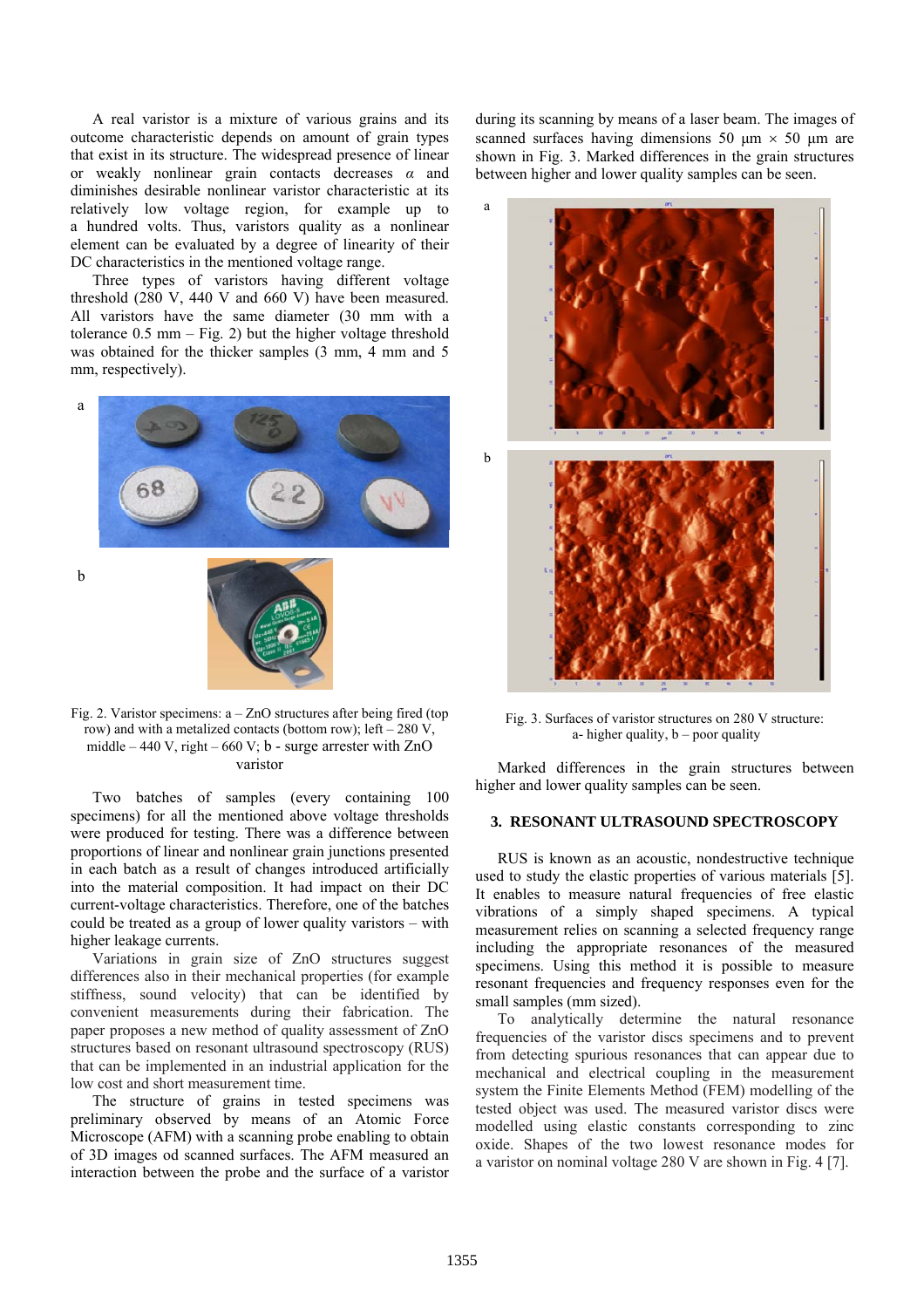

Fig. 4. First two resonance modes calculated for the 280 V varistor

 It should be noted that proper identification of the lowest modes is particularly important for the RUS procedure proposed by Migliori[5].

#### *3.1. System for RUS*

Samples have been mounted between two transducers at opposite corners with a minimal pressure. One transducer excited the sample and the other one measured its response. A harmonic signal with sweeping frequency was put into the input of the sensor exciting vibrations in the tested varistor (Fig. 5 and Fig. 6).



Fig. 5 Simplified block diagram of system for RUS of varistors



Fig.6. Overall view of system

The varistor was closed into the specially shielded round metal box padded with a cork as an anti-vibration isolation material (Fig. 7).



Fig. 7. Mechanical parts of RUS system: a – metalic shielded box with cork surrounding measured varistor, b – handle of the box

Signals of both sensors were amplified by two independent amplifiers; the receiving preamplifier was working as a charge amplifier (its inherent noise should be negligible). As a stimuli the generator (NI PCI 5406) was used, and the output signal from the receiving preamplifier was put into the NI PCI 6132 DAQ enabling the signal processing up to 3 MHz/s/channel. The system can measure varistor vibrations within the frequency range  $100\div 350$  kHz by sweeping the frequency with a resolution below one Hz. The whole system was working under the LabVIEW control (Fig. 8) [6].



Fig. 8. Front panel of virtual instrument prepared to measurement system control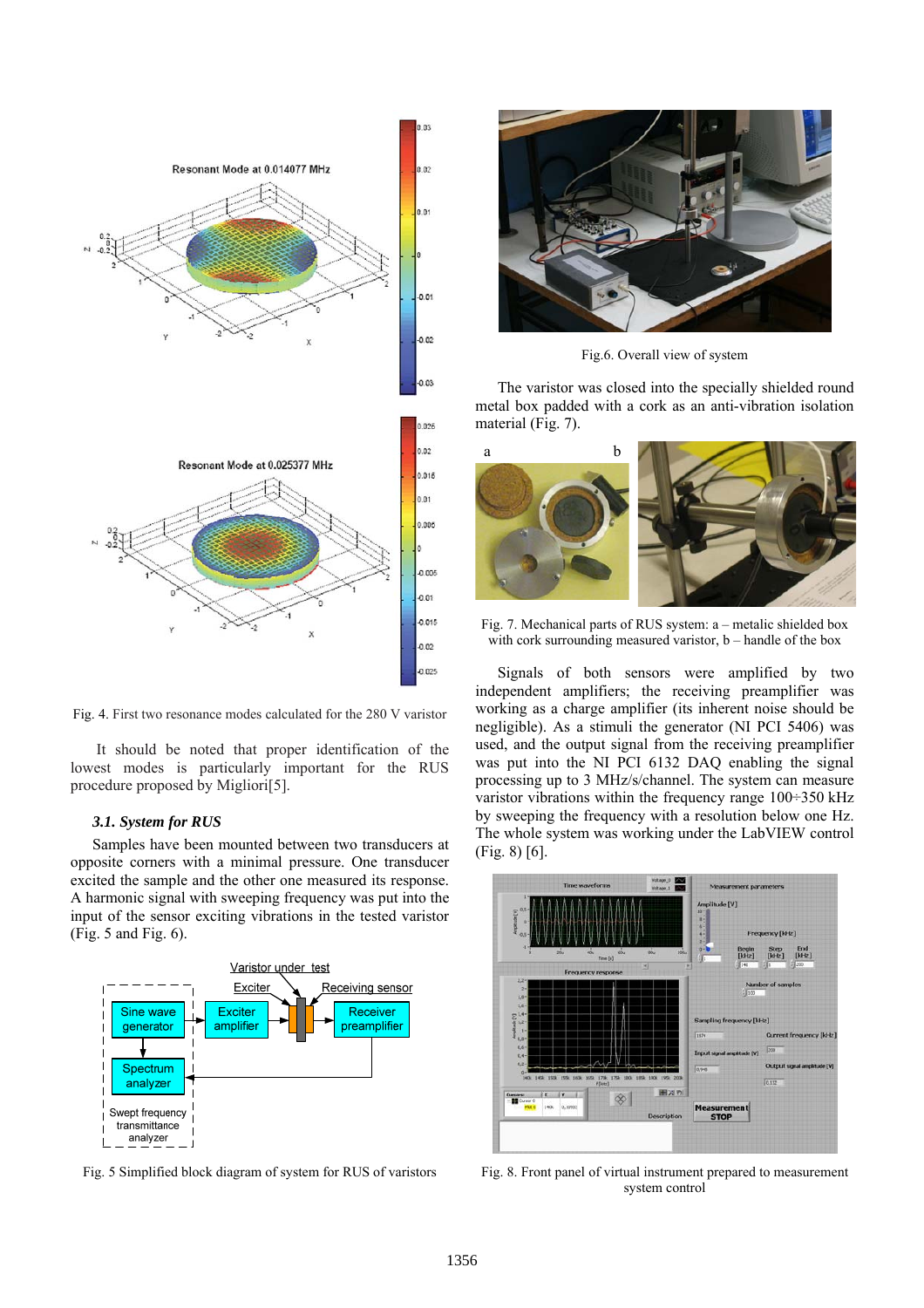The procedure enables to set the amplitude of the stimuli signal, the frequency range and the step of frequency sweeping what gives appropriate spectrum resolution.

#### *3.2. Results of measurements*

Taking into account the average velocity of ultrasonic signal in the varistor material (about 8300 m/s) and frequencies of different elastic modes, the appropriate resonance frequencies was chosen to select during testing good and defected samples. It was 175 kHz, 153 kHz and 130 kHz for specimens 280 V, 440 V and 660 V, respectively. Exemplary resonance spectra for sample 280 V no. 57 is shown in Fig. 9.



Fig. 9. Spectrum of resonances for sample 280-A57

Generally, varistor resonance frequencies have been shifted to the lower frequency range for samples with a poor quality (Fig. 10).



Fig. 10. Difference (only for three samples due to clarity) between resonance frequencies for group A (poor quality, at the top) and group B (good quality, at the bottom) for the same type of varistor structures

We propose to use a homogeneity parameter *Q* as a criterion of sample selection during industry production. The parameter *Q* was evaluated on the basis of the values of resonant frequency  $f_r$  and actual dimensions of a tested discshaped varistor structures:

$$
Q = f_r \sqrt{(w^2 + d^2)} \quad \text{[Hz-m]} \tag{2}
$$

where: *w* – thickness of varistor, *d* – diameter of varistor.

Thus, the parameter *Q* can be interpreted as proportional to an average sound velocity within a varistor structure and the velocity is dependent on a quality (homogeneity) of a varistor.

The exemplary collective statistical results of the *Q* value for the 100 samples 440V are shown in Fig. 11 [5].



Fig. 11. Statistical shift of parameter *Q* to the lower values for 440 V samples with poor quality (440-A – poor quality samples, 440-O – good quality samples)

A shift of the *Q* values into the left for the defective samples can be easily seen. It is due to the lower velocity of the signal in the poor quality, heterogenous samples. A full separation between good and defected samples has been achieved. Therefore the proposed parameter Q seems to be a good criterion for the selection of varistors on good and poor quality components.

### **4. TESTING OF NONLINEARITY**

Differences in grain structures between high and lower quality samples have impact on their DC current-voltage characteristics (Fig. 12).



Fig. 12. Exemplary characteristics of two varistors 660 V (lin-lin scale): higher (red squares) and poor (blue squares)

We decided to measure the THI at small currents that flow through the varistor excited by a harmonic signal at voltage amplitude up to 100 V. Such tests are nondestructive but demand a measurement system that can precisely measure a third harmonic component being at least five orders lower than the excitation signal. Thus, varistors quality can be assessed by linearity of their DC characteristics [8] in this voltage range

The amplitude of the third harmonic  $U_3$  was measured in a specially prepared setup (Fig. 13) that consisted of a head with five contact electrodes for each side of a varistor, a THI